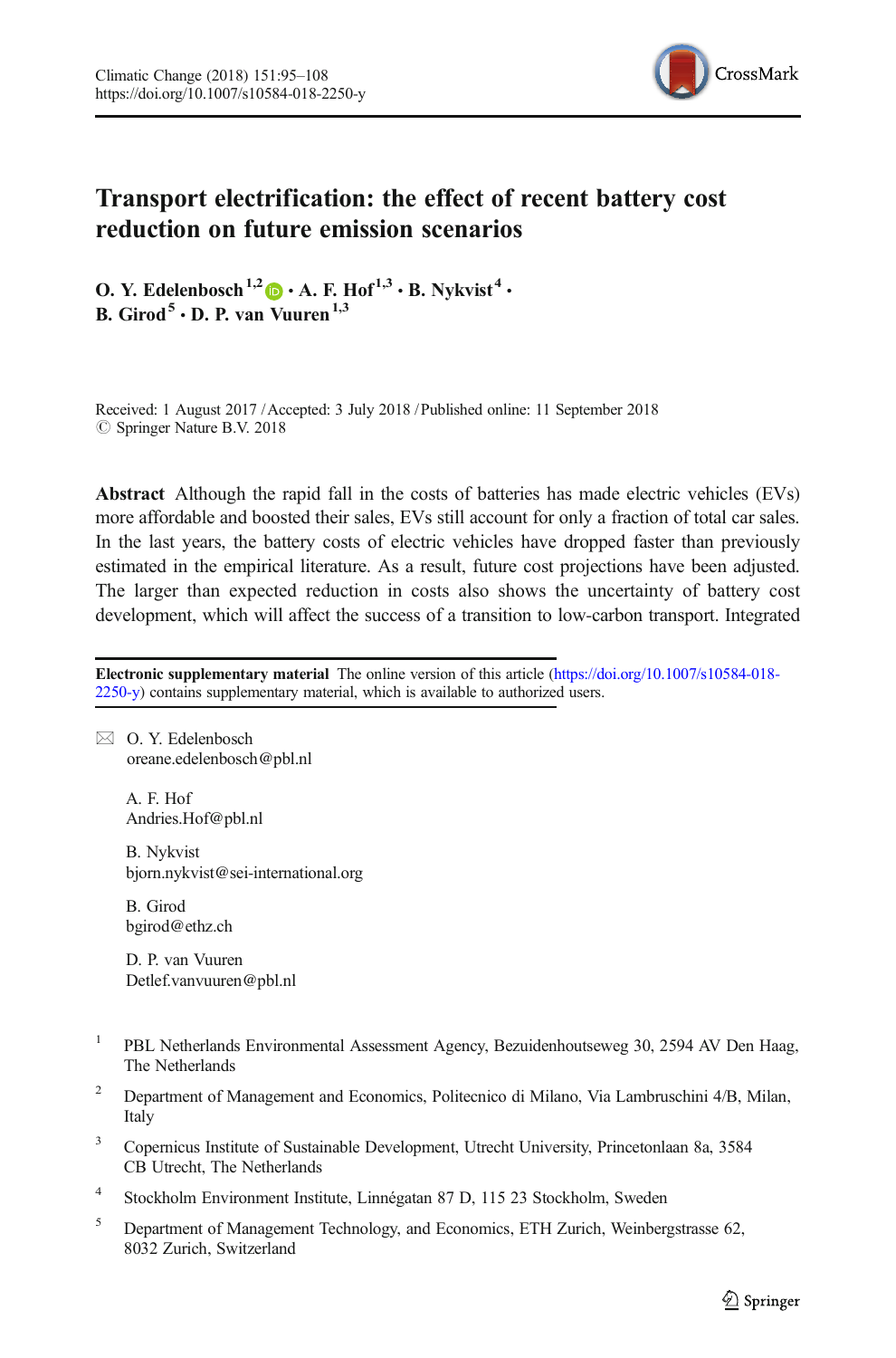assessment models show that reducing greenhouse gas emissions is more challenging in the transport sector than in other sectors. Switching to EVs could significantly reduce passenger road-transport emissions. In this study, we test the sensitivity of the projected sales of EVs to different battery costs and climate policy futures. The model suggests that the effectiveness of policy incentives will strongly depend on the battery floor costs, as EVs only gain significant shares (15% or more) of global car sales within our model framework when battery costs reach 100 \$/kWh or less. We therefore conclude that besides the pace of the battery costs decline, which has been rapid in the last years, it is important to understand the lower boundary of battery costs for modelling long-term global energy transitions.

# 1 Introduction

If current trends continue, transport sector greenhouse gas emissions are expected to rise faster than those from other energy end-use sectors (IPCC [2014b\)](#page-12-0). Integrated assessment models (IAMs), used to analyse cross-sectoral, system-wide, and end to end strategies for achieving climate targets, show that in the transport sector, fuel switching forms a crucial strategy to reduce the sector's GHG emissions (Edelenbosch et al. [2016](#page-12-0); McCollum et al. [2014](#page-12-0)). These models have been used extensively to inform international climate change mitigation assessments, such as those performed by the Intergovernmental Panel on Climate Change (IPCC) and the Global Energy Assessment (GEA) (GEA [2012;](#page-12-0) IPCC [2014a](#page-12-0)). For light duty vehicles (LDVs), which consume around half of the total transport energy (IPCC [2014b](#page-12-0)), many models show that switching to electricity is an attractive solution (Thiel et al. [2016;](#page-12-0) Williams et al. [2012](#page-13-0)). However, the degree and rate at which LDV transport is electrified differs across models (Edelenbosch et al. [2016;](#page-12-0) Grahn et al. [2016](#page-12-0); Thiel et al. [2016](#page-12-0)). The broad scope of the models does not allow including too many details, resulting in a general representation of the aggregated trends and focussing on financial factors, which are easier to incorporate than non-financial, behavioural factors. Hence, the costs of electric vehicles (EVs), affected by battery cost developments, are an important variable in long-term IAM scenarios.

The costs of EV batteries have fallen rapidly: from some 1000 US\$ per kilowatt-hour in 2008 to 485 US\$ per kilowatt-hour in 2012 (IEA [2013\)](#page-12-0). Nykvist and Nilsson [\(2015](#page-12-0)) argue that the literature is lagging behind technological advances, and actual battery costs are even lower. Using information from leading manufacturers of electric cars, they estimated average costs per kilowatt-hour in 2014 of 300 US\$, whereas the average reported in the literature was 410 US\$ per kilowatt-hour. One of the leading battery models, the Argonne BatPac, even shows costs between 190 and 330 US\$/kWh in 2015 (Sakti et al. [2015\)](#page-12-0). It is indisputable that battery costs are falling rapidly. The recent developments of battery costs have led to future projections of the reduction rate as well as the floor costs being updated. However, reported values are not always easy to compare, due to market mechanisms and variations in battery structure, chemistry, and technological design (IEA [2015a\)](#page-12-0), and hence, the debate on current battery costs and their projected development is ongoing. This uncertain future could have significant implications for the projected transition to LDV electrification by energy and transport system models (IEA [2015a\)](#page-12-0).

Another key assumption affecting EV prices in IAMs is the assumed battery energy capacity. IAMs typically use average vehicle data, representing the needs of the average consumer. Although technically speaking, the energy requirements of the large majority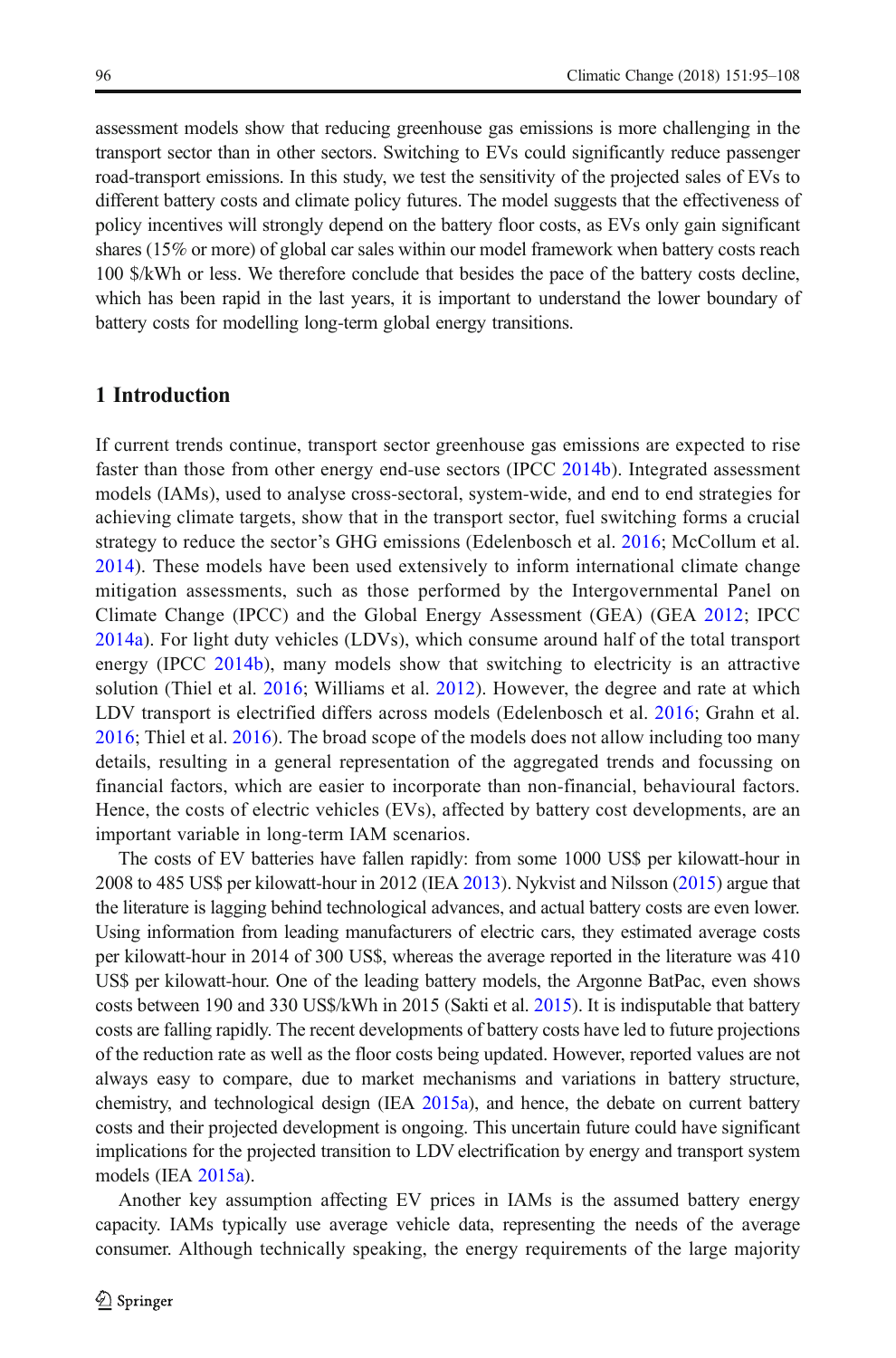of vehicle-days can be fulfilled by a vehicle with a battery size of only 19.2 kWh (Needell et al. [2016](#page-12-0)), the currently available EVs vary greatly in battery capacity and attract different types of users. Larger-capacity batteries cost more to buy, but have a longer driving range, so are more appreciated by consumers (Hidrue et al. [2011\)](#page-12-0). Ellingsen et al. ([2016](#page-12-0)) describe four typical types of EVs, ranging from a mini car with a battery of 17.7 kWh and a range of 133 km to a luxury car with a battery of 60 kWh and a range of 317 km (Linda Ager-Wick et al. [2016\)](#page-12-0). Most of the vehicles sold in 2016 and 2017 by the leading manufacturer Tesla Motors had an even larger battery of 75 or 90 kWh, and battery packs of 100 kWh have now been introduced (EV-volumes [2018\)](#page-12-0). Advances in battery technology that significantly speed up charging could however reduce the need for largecapacity batteries (IEA [2018\)](#page-12-0). The question here is how the assumed battery size for an "average" user, comparable to an "average" conventional vehicle, affects the projected vehicle transition by IAMs.

To understand how recent technological developments might affect the anticipated technology transition in the transport sector, IAMs need to take account of a more diverse set of EV purchase price scenarios than the current "single trajectory assumptions". We assess how the projected speed and magnitude of a transition to battery electric vehicles (BEVs) is influenced by model assumptions on four factors: (1) the battery costs per kilowatt-hout, (2) the impact of carbon pricing, (3) the impact of targeted EV policy incentive schemes, and (4) battery capacity. We used a state-of-the art IAM, i.e., the Integrated Model to Assess the Greenhouse Effect (IMAGE), which contains a relatively detailed transport submodule compared to other IAMs.

In the analysis, we first focus on the short term, incorporating the current EV policy incentive schemes. Next, we focus on the longer term (up to 2050) under varying policy and battery capacity assumptions. The calculations in this paper confirm that EV deployment is indeed highly sensitive to the projected battery costs. However, in the long run, the assumed ultimate cost (the floor cost) is found to be even more important than the rate of cost decline. Given the standard IMAGE model assumptions, a floor cost of 100 US\$/kWh could, even in the absence of climate policy, make BEVs competitive with alternatives and thus allow BEVs to make up 15% of the market in 2045. A higher battery cost of 150 US\$/kWh, however, would not achieve cost parity and thus leads to only a negligible share if no policies to stimulate EVs are in place. In the long term, the key question is therefore not only how rapidly costs fall, but also how low they can go.

#### 2 Scenario analysis

The IMAGE transport model is described in detail in Girod et al. [\(2012\)](#page-12-0). A summary of the key transport model equations and assumptions are provided in the Supporting Materials, as well as of the general IMAGE modelling framework.

We defined several scenarios that differ with regard to (1) the battery costs per kWh, (2) carbon pricing, (3) EV subsidy schemes, and (4) battery capacity assumptions (see Table [1](#page-3-0)). The battery cost scenarios are designed based on the range of current cost estimates and possible implications for future costs. The carbon pricing and EV subsidy schemes include different assumptions on future climate policy and continuation of current policies. Finally, the battery capacity scenarios examine the sensitivity of the results for a broad range of alternative battery capacity assumptions.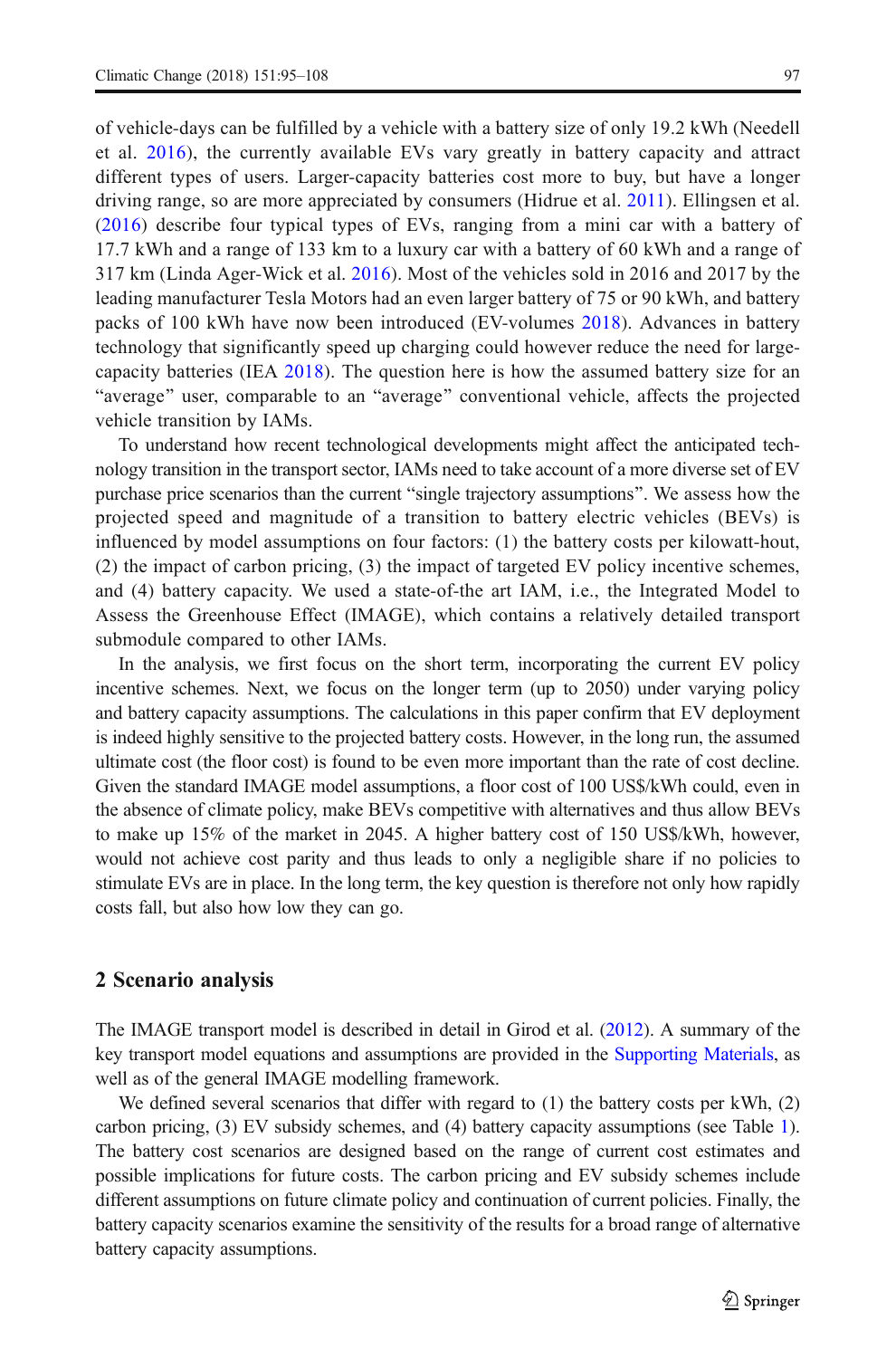| Battery costs                                                                                                          | Climate policy                                                                               | EV subsidies                                                                                              | Battery capacity<br>(sensitivity)                                     |
|------------------------------------------------------------------------------------------------------------------------|----------------------------------------------------------------------------------------------|-----------------------------------------------------------------------------------------------------------|-----------------------------------------------------------------------|
| • Reference (REF)<br>• Market leaders (ML)<br>• Optimistic market<br>leaders (OML)<br>• Optimistic floor costs<br>(OF) | • No climate policy (default)<br>• Carbon tax rising to<br>249 US\$/tCO <sub>2</sub> in 2050 | • Current subsidies<br>removed after 2020<br>(default)<br>• Current incentives<br>scaled globally to 2050 | $\cdot$ 45 kWh (default)<br>• Sensitivity tested<br>from 30 to 90 kWh |

<span id="page-3-0"></span>Table 1 Scenario framework

#### 2.1 Battery costs

As mentioned earlier, estimated current BEV battery costs vary widely. In 2015, Nykvist and Nilsson calculated an average cost of 410 US\$/kWh, which fell to 300 US\$/kWh when they averaged only the estimates of market-leading BEV manufacturers. The associated 95% confidence intervals for their log models were respectively 250–670 and 140–620 US\$/ kWh. In our reference scenario, the battery costs follow Argonne National Laboratory's battery cost projections, which for 2015 are in line with the average projections Nykvist and Nilsson ([2015](#page-12-0)) describe (including literature and manufacture statements). In the other two scenarios, lower battery costs of 300 US\$/kWh are assumed in 2015 (see Fig. 1). As our focus is on the effects of different BEV costs on vehicle transition pathways, we use exogenous cost projections here. However, in the Supporting Materials, for comparison, we also provide results for endogenous cost pathways, i.e. costs based on previous BEV sales.

Nykvist and Nilsson published their research in 2015; in late 2016, General Motors released the Chevrolet Bolt EV, priced at 37500 US\$, and disclosed that battery cells cost 145 US\$/ kWh, which would fall further to 100 US\$/kWh by 2022 (EVObsession [2015](#page-12-0)). The pack integration costs are estimated to increase costs by about 50%, which implies that the pack cost is currently 218 US\$/kWh and could be 150 US\$/kWh by 2022 (Voelcker [2016](#page-13-0)). Tesla Motors has revealed pack costs of less than 190 US\$/kWh (Voelcker [2016](#page-13-0)). Given these figures, in the second scenario, the "market leaders" scenario (ML), battery cost falls to 150 US\$/kWh by



Fig. 1 Projected battery costs in the reference (Ref), market leaders (ML), optimistic market leaders (OML), and optimistic floor costs (OF) scenarios. The costs per kWh for each scenario are indicated in Table [2](#page-4-0). For these four scenarios, the battery capacity of the BEV is 45 kWh in 2015 and decreases to 38 kWh by mid-century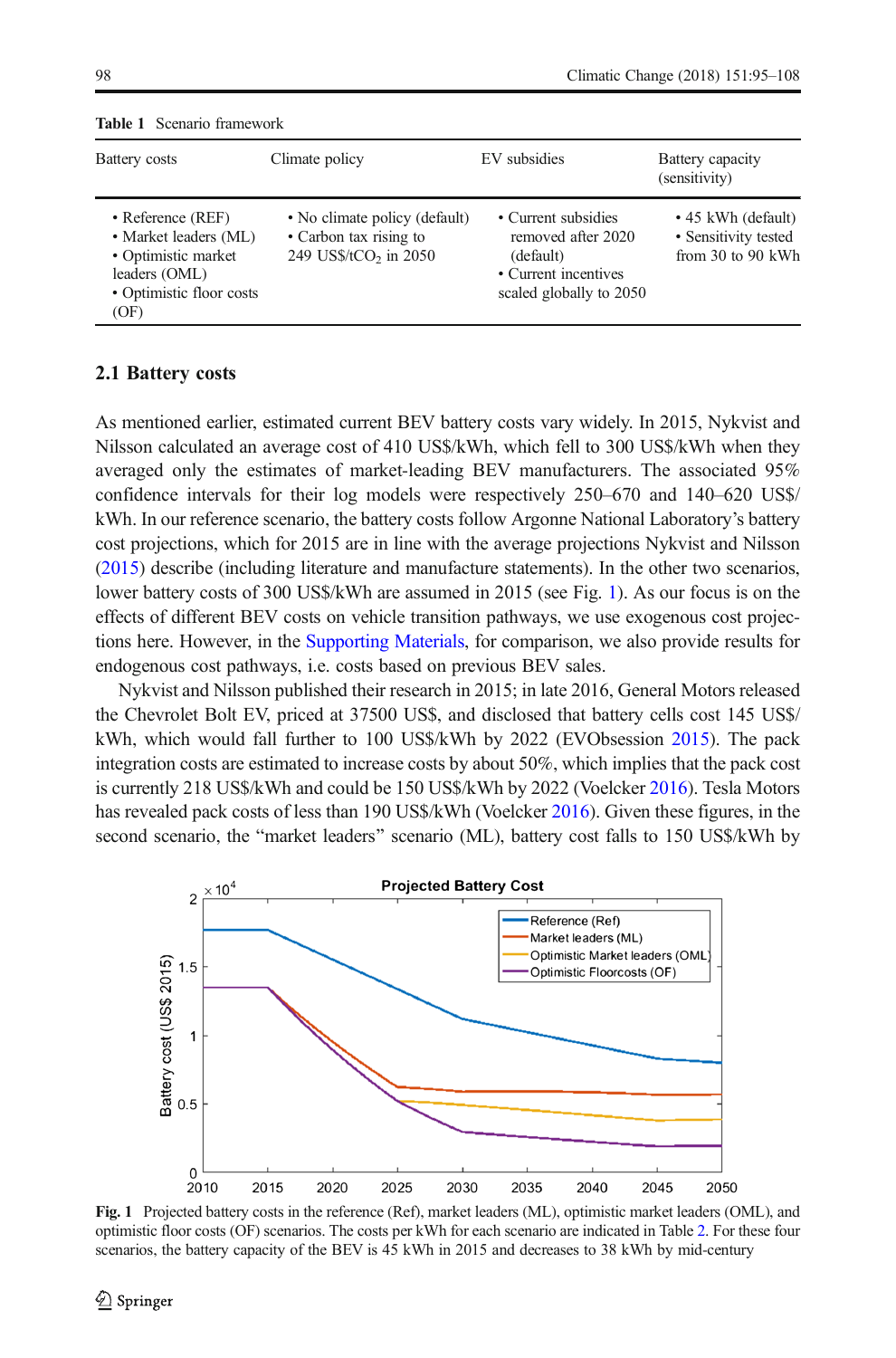<span id="page-4-0"></span>2025. In the third scenario, the "optimistic market leaders" scenario (OML), it is assumed that battery costs would fall to 125 US\$/kWh by 2025 (the US Department of Energy battery pack cost target for 2022 (Faguy [2015](#page-12-0))), and to 100 US\$/kWh by 2045. Lowering costs to 100 US\$/ kWh by the second half of the century is consistent with the more optimistic assumptions in Sakti et al. ([2015](#page-12-0)) and the recently published EV outlook (IEA [2018](#page-12-0)). In the last year (during the process of publication of this article), Kittner et al. [\(2017\)](#page-12-0) has forecasted prices from suppliers of battery packs to be 124 US\$/kWh in 2020 and Berckmans et al. ([2017](#page-11-0)) projected even lower battery cost projections of 50–75 \$/kWh in 2030, due to improvements in materials used as well as mass-manufacturing. Therefore we have added a fourth scenario, "Optimistic Floor costs" (OF), which follows the OML battery costs projections until 2025 and then dropping to 75 \$/kWh in 2030 and 50 \$/kWh in 2045. In the ML, OML, and OF scenarios, the battery costs follow different pathways but the other elements that impact the vehicle cost are assumed to remain at their original cost price projection. For all four scenarios, the additional vehicle purchase costs, compared to a conventional ICE, are shown in Table 2 and the total battery costs are shown in Fig. [1](#page-3-0). For more details on the LDV costs assumptions, see the Supporting Materials.

#### 2.2 Climate policy

In IMAGE, climate policy is usually modelled by introducing a carbon price (i.e. a price assigned to  $CO<sub>2</sub>$  emissions) into the model, which represents a generic measure to simulate policy measures that reduce emissions cost efficiently throughout all the different sectors. In the transport sector, the carbon price reduces the competitiveness of transport technologies and transport modes that rely on fossil fuels, and also the demand for transportation.

To reflect the possible influence of climate policy, we ran the default case without climate policy and included a climate policy scenario in which a globally uniform carbon price was applied, following the standard IMAGE SSP2-2.6 price trajectory (van Vuuren et al. [2017](#page-13-0)). In the IMAGE model baseline, this leads to a radiative forcing of 2.6 W/m<sup>2</sup> in 2100 (i.e., starting at 47 US\$/tCO<sub>2</sub> in 2020 and increasing to 249 US\$/tCO<sub>2</sub> in 2050).

Consumers can save money in the long term by buying efficient EVs instead of conventional internal combustion engines (ICEs) when fuel prices increase as a result of the implementation

|                                |                               | 2015   | 2025   | 2030   | 2045   |
|--------------------------------|-------------------------------|--------|--------|--------|--------|
| 1. Reference (Ref)             | Battery cost (US\$/kWh)       | 394    | 321    | 284    | 219    |
|                                | Cost of battery               | 17.704 | 13.369 | 11.202 | 8301   |
|                                | Additional cost vis-à-vis ICE | 25.462 | 19.140 | 15.980 | 11,487 |
| 2. Market leaders (ML)         | Battery cost (US\$/kWh)       | 300    | 150    | 150    | 150    |
|                                | Cost of battery               | 13.484 | 6185   | 5907   | 5690   |
|                                | Additional cost vis-à-vis ICE | 19.132 | 8364   | 8037   | 7571   |
| 3. Optimistic market           | Battery cost (US\$/kWh)       | 300    | 125    | 125    | 100    |
| leaders (OML)                  | Cost of battery               | 13.484 | 5154   | 4922   | 3794   |
|                                | Additional cost vis-à-vis ICE | 19.132 | 6818   | 6560   | 4725   |
| 4. Optimistic floor costs (OF) | Battery cost (US\$/kWh)       | 300    | 125    | 75     | 50     |
|                                | Cost of battery               | 13.484 | 5154   | 2953   | 1897   |
|                                | Additional cost vis-à-vis ICE | 19.132 | 6818   | 3607   | 1880   |

Table 2 Vehicle cost details of the three battery cost scenarios in 2015 US\$, based on the Argonne National Laboratory "Literature review" scenario. The battery capacity of the BEV with a range of 240 km is 45 kWh in 2015, which by mid-century has decreased to 38 kWh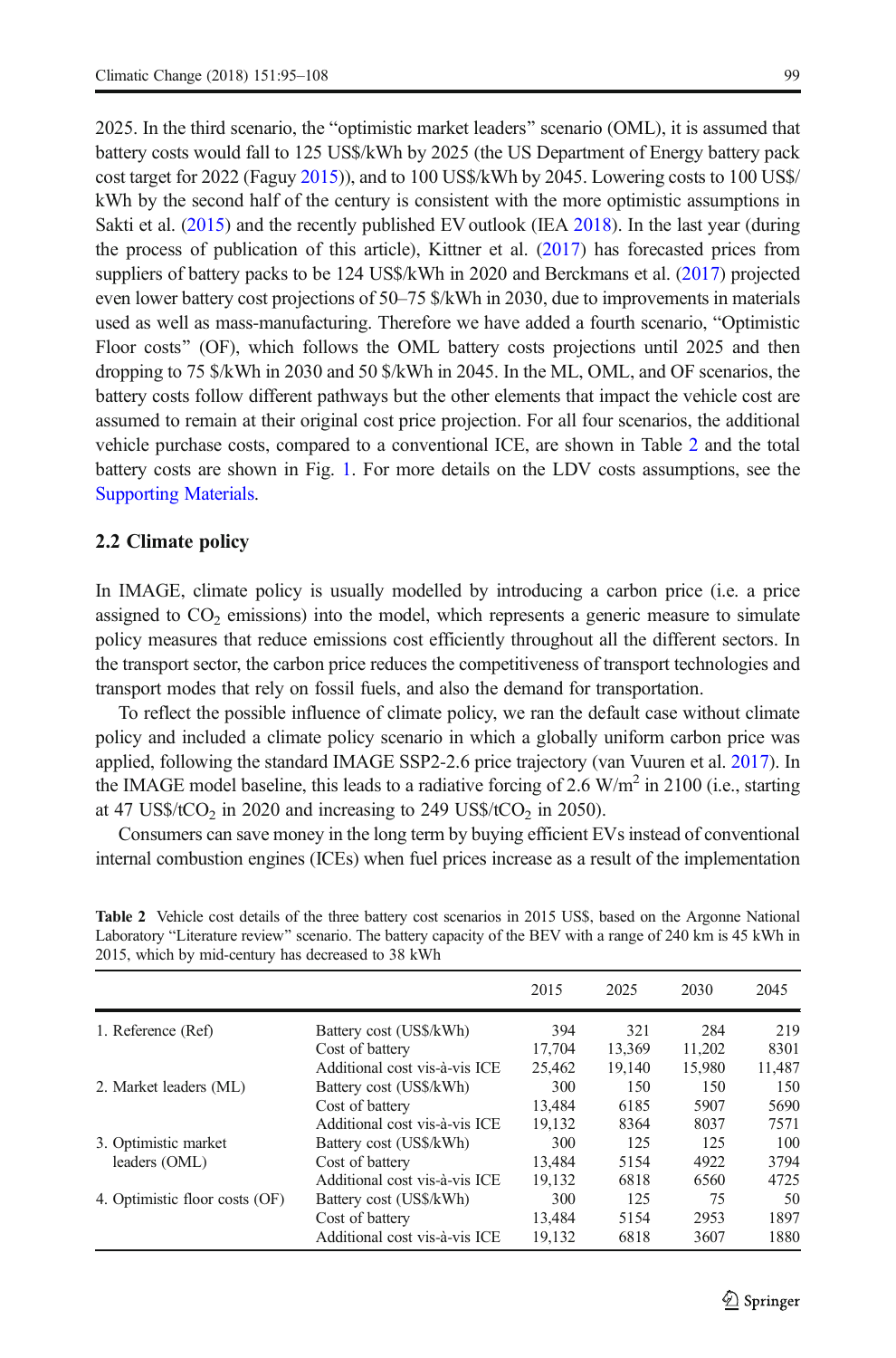of a carbon tax. However, vehicle choice is not purely rational and consumers expect very short payback periods (2–3 years (Tran et al. [2012](#page-13-0))) which makes it unlikely that efficiency will be an important factor in an LDV technology transition. This is reflected in IMAGE by discount rates for vehicle purchase. In accordance with Train's literature review (Train [1985](#page-13-0)), the applied discount rates decrease with income, falling from 20% for an average per capita income of 10,000 US\$ to 5% for a per capita income of 55,000 US\$ (Girod et al. [2012](#page-12-0)).

## 2.3 EV subsidies

Subsidies can be more effective than a carbon tax in stimulating EV deployment, as they directly reduce the cost difference of the EVs compared to ICEs (Jin et al. [2014](#page-12-0)). Our default scenario assumes that current EV subsidies are removed after 2020. To examine possible effects of long-term EV subsidies, we also formulated a scenario, where the average current EV subsidy levels (which vary, depending on whether vehicles are battery-operated or plug-in) are implemented globally from 2020 onwards, after which they are kept constant relative to vehicle costs.

## 2.4 Sensitivity to battery capacity

Novel vehicle technologies are typically introduced first in expensive vehicles (for which consumers are prepared to pay more because of the extra functionality) and later in mid- and low-price vehicles, but hybrid electric technology was first introduced in compact cars, as this segment is more sensitive to fuel savings (Weiss et al. [2012\)](#page-13-0), and the lighter the vehicle, the less energy capacity the battery requires (Linda Ager-Wick et al. [2016\)](#page-12-0). Later, hybrid electric technology was applied to larger vehicles too. Currently, the EV sales data shows a diverse portfolio of battery capacity introduced in different vehicle price categories, with marked regional differences in preference for battery capacity (EV-volumes [2018](#page-12-0)). Larger-capacity battery packs in high-price vehicles, enabling longer ranges at high costs, are currently gaining market share in the USA, for example, while short-range "city cars" account for an important share of the market in Japan and China. In the USA in 2017, the battery capacity of the top 3 BEVs sold ranged from 60 to 90 kWh (which is at least 67% of the BEV market). In China, the average battery capacity of the top seven of the BEVs sold (at least 44% of the BEV market) in that year was 30 kWh (EV-volumes [2018\)](#page-12-0).

Clearly, the diversity of battery capacities available is a key element in the transition to EVs attracting different types of users and determining both costs and the car's range. In global models, focussing on aggregated trends, often one BEV battery capacity is assumed, as consumers are represented as a single user. In this simplified representation, an assumption needs to be made on the average battery capacity that is valued equally to an average conventional ICE. This value is surrounded by uncertainty and could differ over time related to the development of consumer preferences, charging speeds, storage, and load schemes. Here, we are interested in the sensitivity of the projected results to model assumptions about average battery capacity. The scenarios investigated assume battery capacities ranging between 30 and 90 kWh (constant over time), in steps of 10 kWh, for all four costs scenarios. Note that although we considered different battery capacities, the other vehicle costs we used in our modelling are based on average cars assumptions; more detailed modelling is needed to understand trends in different car market segments. In addition, we only consider the financial aspects of the battery capacity and not the non-financial benefits of larger capacity.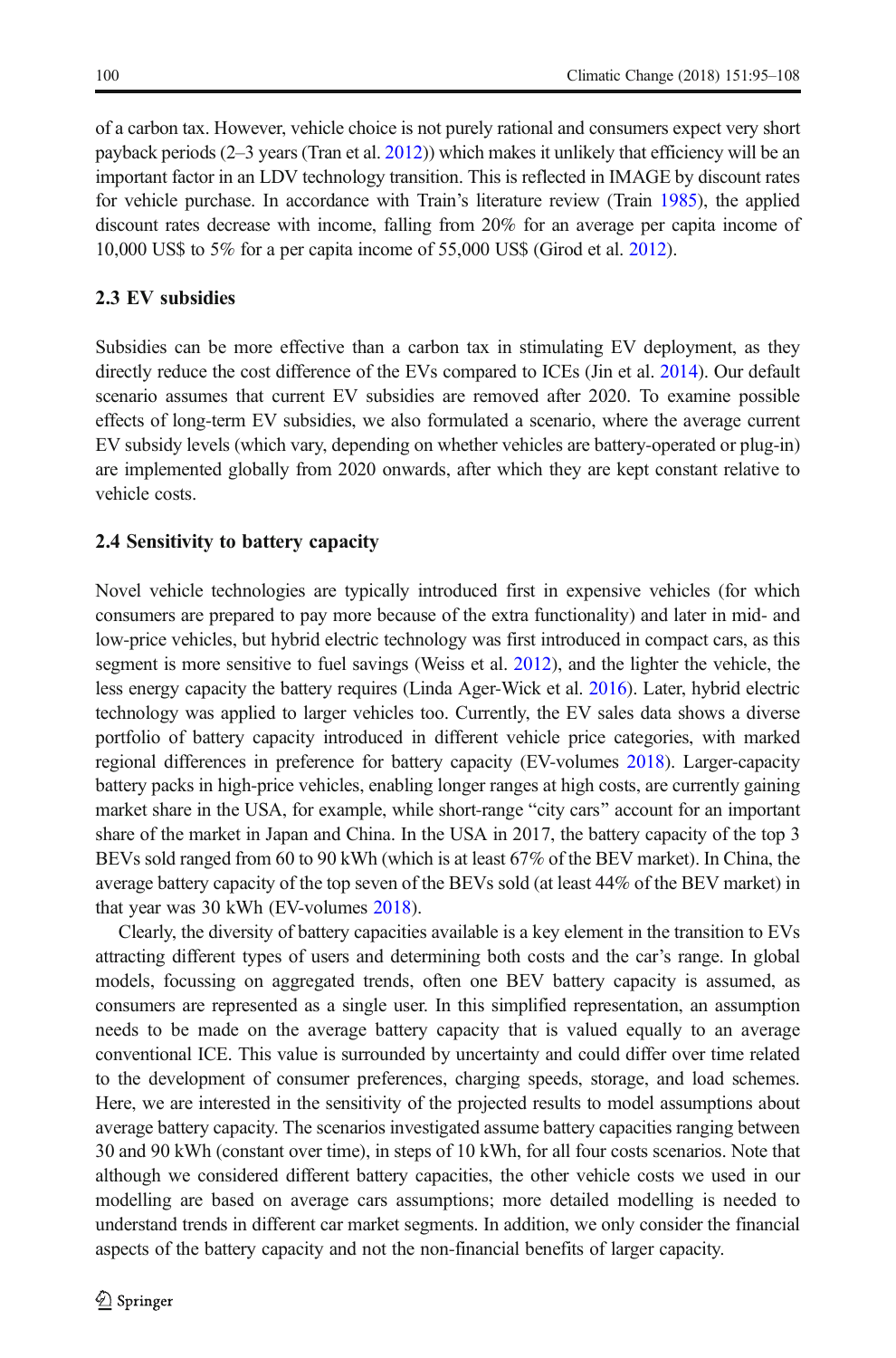### <span id="page-6-0"></span>3 EV sales in the short term

Figure 2 shows the short-term effect of battery cost projections on vehicle sales for three countries with subsidies (Japan, USA, and China) and one without (Brazil) in 2020 (IEA [2015b\)](#page-12-0). While the technology costs of the vehicles are assumed to be the same across countries, average energy use, fuel prices, and subsidies are different affecting vehicle deployment. Within the 26 IMAGE regions, the vehicle choice made will depend on the regional developments of for example, fuel price or subsidies. These assumptions, including the height of the subsidies for the different vehicle types and regions, can be found in the Supplementary Materials. Even though the electric vehicle market is recently starting to grow, in 2015, the share in sales in the regions considered here was 1% or less. The small market share of EVs in 2015 falls within the models' uncertainty range: it was 0.7% in the USA, 1.0% in China, 0.6% in Japan (IEA [2016](#page-12-0)), and too small to be used to validate our model results against.

The figure shows that the range of future battery cost estimates already has an effect in the short term on the projected EV penetration. The projected EV sales significantly increase by 2020 for values at the low end of the range in those regions with EV subsidies in place. With the exception of Norway where 39.4% of sold cars were EVs, in 2017 EV sales in many countries were in the order of  $1-2\%$  (e.g. USA 1.2%, China 2.2%, Japan 1.0%, Brazil 0.4%). Reaching shares over 20% in these regions by 2020 (as seen in the low cost scenarios) does not seem plausible and could be explained by several factors that are not modelled which could



Fig. 2 Reference car sales in 2015 alongside projected car sales in the USA, Japan, China, and Brazil in 2020 REF, ML, OML, and OF battery cost assumptions. The OF and OML scenarios follow the same cost pathway until 2020 therefore show identical results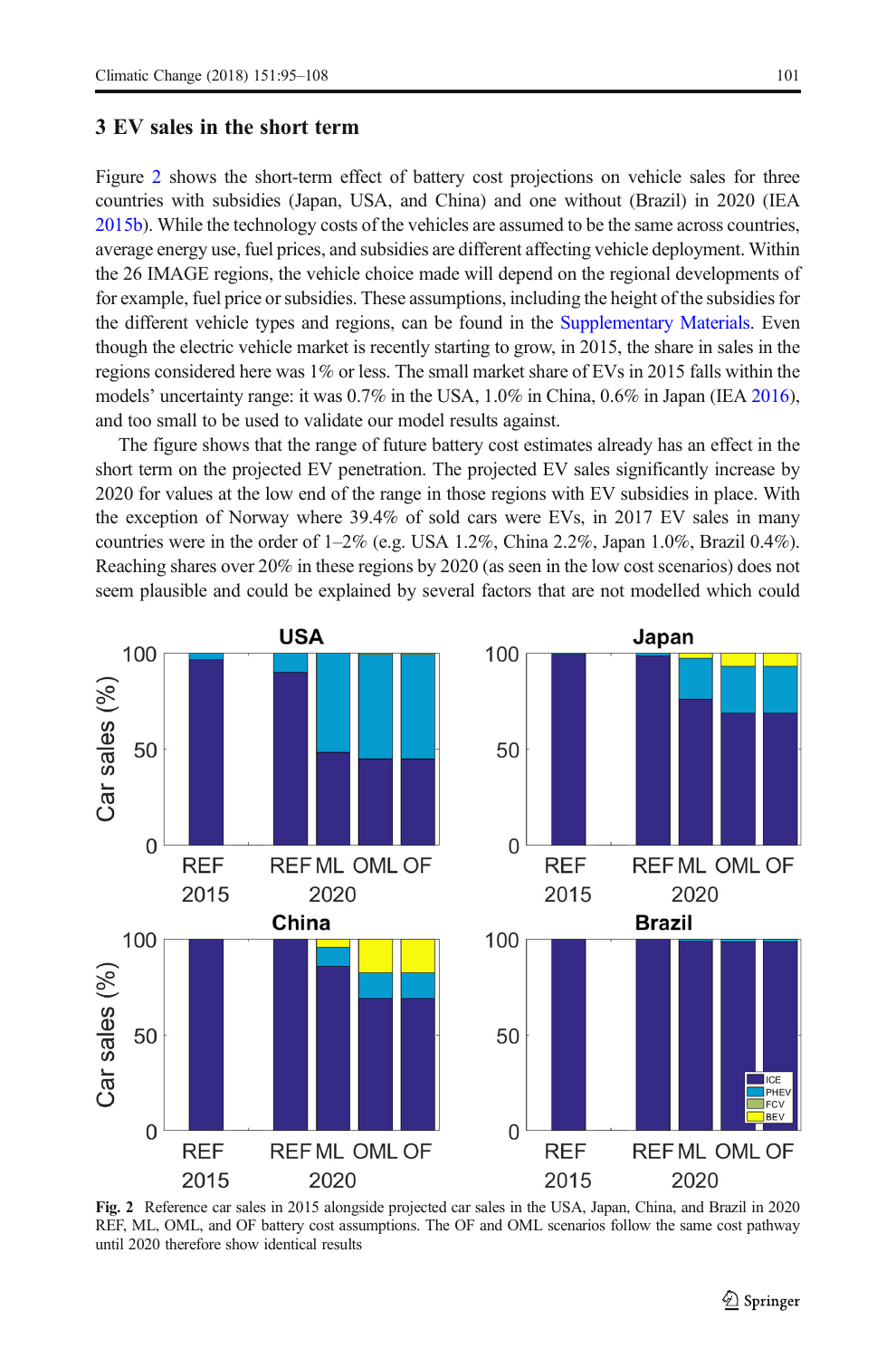<span id="page-7-0"></span>delay the transition towards EV sales (e.g. the time needed to develop markets and infrastructure). Indeed, IAMs are not designed for short-term projections, and as such, the projected short-term regional results should not be regarded as model or scenario validation. Instead, they provide insight into the model sensitivity to battery cost assumptions across regions.

In China for example, there is no BEV deployment under the reference assumptions in 2020, but deployment would be 5% under the ML assumptions and 18% under the OML assumptions. The combination of the higher subsidy for BEVs in China and the technology development leading to less costly batteries eventually results in BEVs that are cost competitors with ICEs in this scenario. China's policy ambition is to have five million EVs on the road by 2020, which is roughly comparable to the ML cost scenario projections. However, specific urban policies are planned to put in place to enable this transition, which are not reflected within the model. In the USA, the BEV subsidy is lower than that in China while smaller plugin in electric vehicles (PHEVs) receive a substantial subsidy. This combined with the higher energy use per km (due to different driving styles, average vehicle size, and load factor) and the relatively high electricity price and low oil price leads to the difference in projected vehicle shares in the USA compared to China. Japan shows results that are more similar to China. Here, the lower EV share can be explained by the lower EV subsidy.

The incentive schemes affect strongly the EV sales in the ML and OML scenarios. In our example of Brazil, where no subsidies are in place, none of the costs scenarios show a transition to EVs. This also holds for other regions without subsidies. In the reference costs scenario, with the subsidies in place, PHEVs attain small market shares in Japan and the USA, but BEVs do not enter the market, as their costs remain too high. The effect of financial incentives on BEV deployment has also been empirically observed (Mock and Yang [2014](#page-12-0)).



Fig. 3 Global vehicle sales for the three battery cost scenarios (REF ML, OML, and OF). In the top row, no additional policy measures are assumed after 2020; in the second row, the reference carbon price to meet a 2 degree scenario is in place; in the bottom row, average current national direct subsidies are introduced globally into all IMAGE regions between 2020 and 2050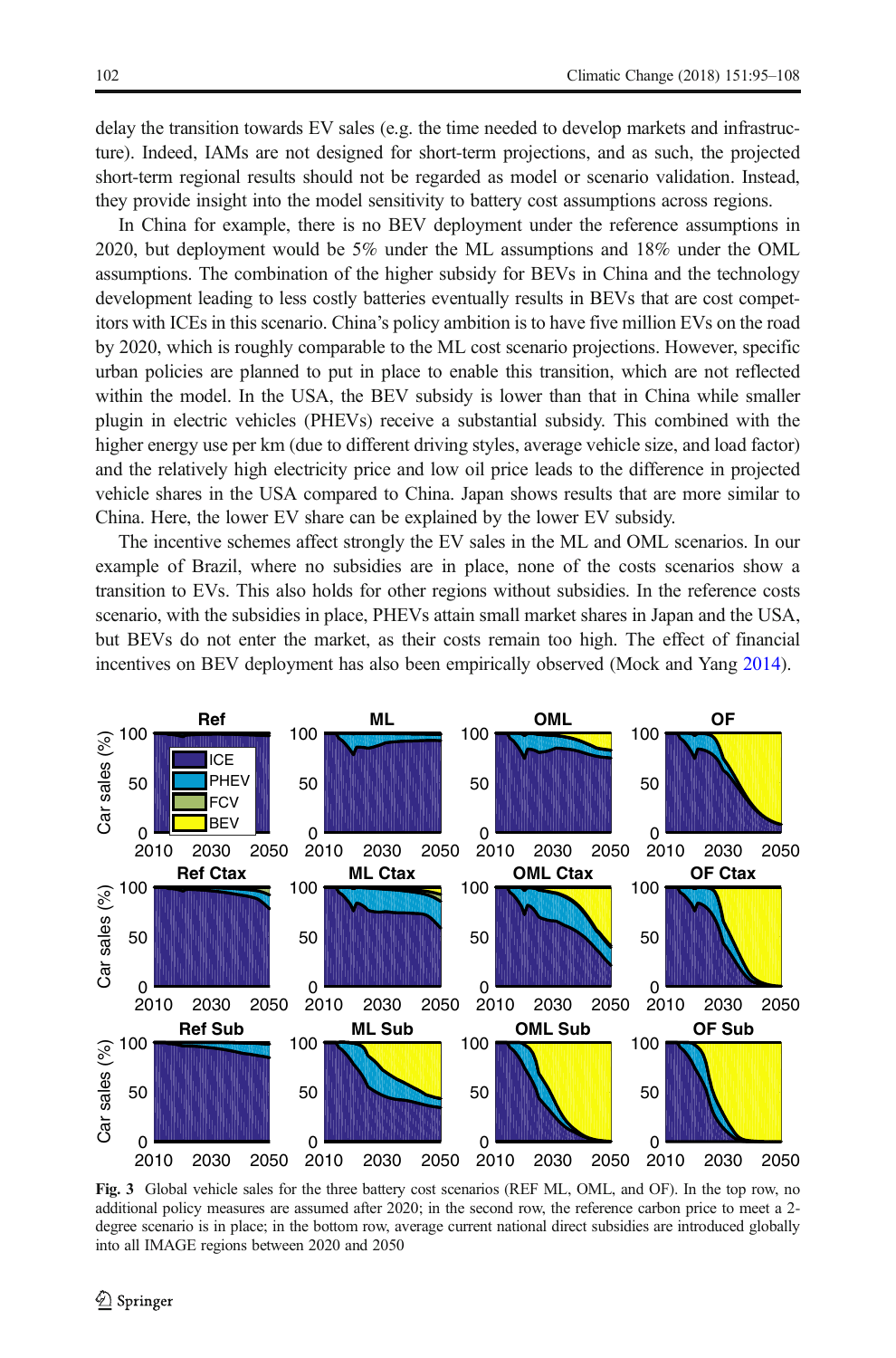## 4.1 Deployment in the absence of climate policy and EV subsidies

The trend in battery costs also has important implications for EV take-up, both for PHEV and BEVs, in the longer term (Fig. [3](#page-7-0) first row; note that current subsidies have been removed after 2020). While in the reference and ML scenarios BEVs remain too expensive to attain a significant share in the global market, the decrease of battery costs in the OML scenario to 100 US\$/kWh leads to BEV achieving a 15% share in 2045 without any additional policy. The additional vehicle price in the latter case is approximately 4700 US\$ according to our assumptions, while in the ML scenario it is approximately 7500 US\$, (see Supporting Materials). According to Tran et al. ([2012](#page-13-0)), only 6% of consumers would be willing to pay more than 3000 US\$ extra for a BEV, which is more pessimistic than the results from our modelling. However, both studies show that only when the additional price of BEVs has fallen to a few thousand dollars do BEVs become an attractive option. So, besides the pace of the battery costs decline that has been observed in the last years, it is also important to understand the lower boundary (the floor price) of battery costs. While the battery cost reduction leads to higher PHEV shares (difference between ML and OML), across the scenarios and over time there appears to be "maximum" penetration, where lowering the battery cost further leads to substitution of PHEVs by BEVs. The importance of the floor price is further demonstrated by the OF scenario. If after 2025 the battery cost would continue to drop to 75 \$/kWh and eventually 50 \$/kWh in 2045, a close to full transition would take place without additional policy measures, according to the model projections. It is noteworthy that while we consider this scenario optimistic, it is in line with some of the most recent literature on battery cost development in the coming decade.

## 4.2 Impact of climate policy

Since the payback period of consumers is very short, the effect of a carbon price is small if the price penalty (extra investment cost) of EVs is too large. The second row of Fig. [2](#page-6-0) shows that this is the case in the REF scenario. In the original baseline, the "normal" representation of climate policy is therefore not effective. However, if the costs difference between BEVs and conventional technologies is in the range of the OML scenario, a carbon price can have a large impact. The projected costs of transport technologies thus strongly influence the effectiveness of a carbon price to induce a transition to EVs. In the ML scenario, which follows progressive EV market leader statements but in which battery costs do not decrease below 150 US\$/kWh, BEV deployment remains below 10%, even under the assumption of stringent climate policy, showing that again the key obstacle to transition is the floor price. While this analysis does not include fuel cell vehicle (FCV) specific policies, the combined effect of ML cost and a carbon tax results in attaining a small share in car sales in 2050.

#### 4.3 Impact of EV subsidies

The model results confirm that EV sales respond to direct EV capital cost subsidies: see the effect of the subsidy removal in 2020 (top two rows of Fig. [3\)](#page-7-0) and the high EV sales under the assumption of continuation of current subsidies (but implemented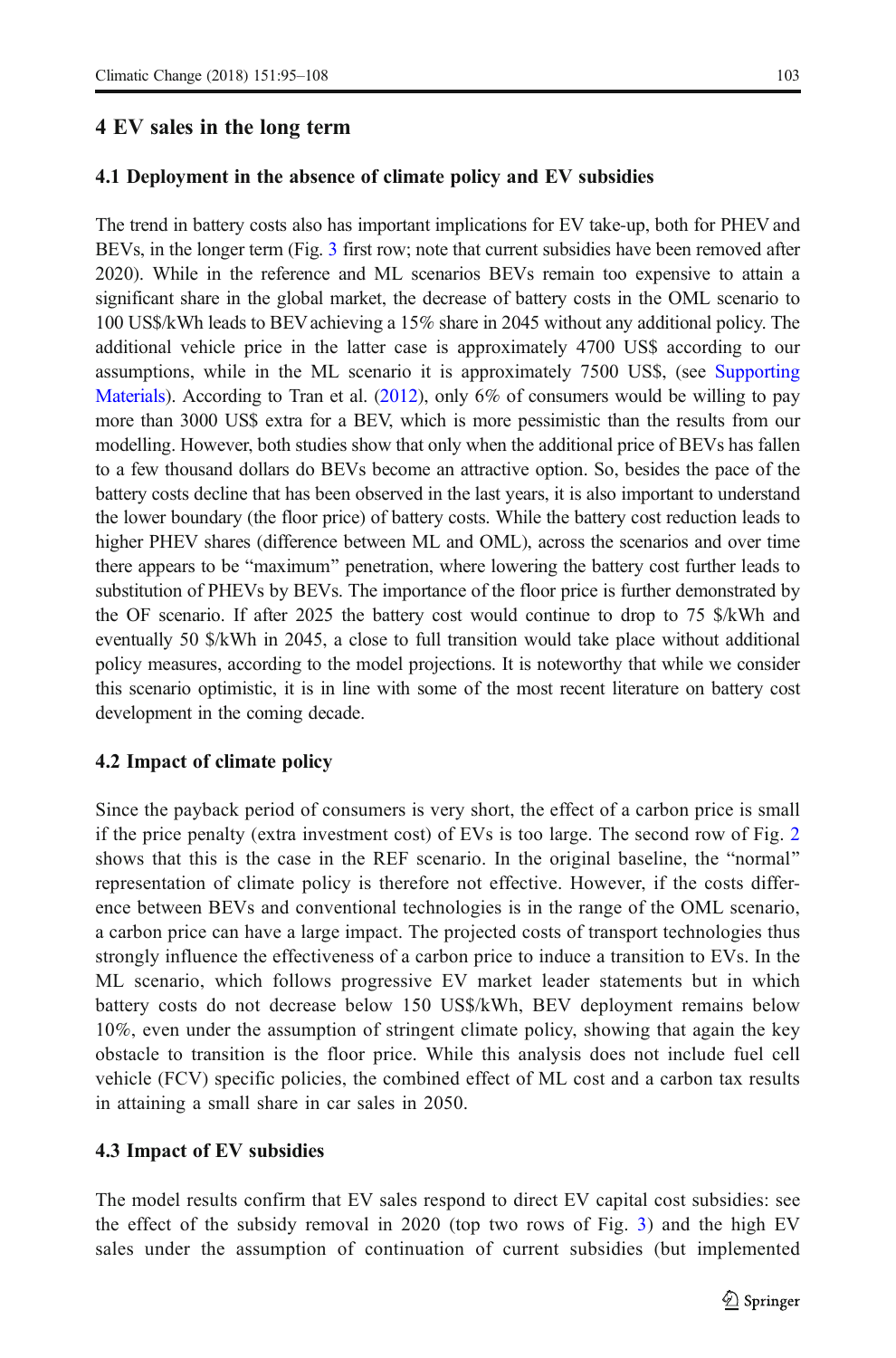

Fig. 4 Global BEV share in the vehicle fleet for three scenarios under varying assumptions of average battery capacity. The cost scenario are numbered as follows; 1:REF, 2:ML, 3:OML and 4: OF.

globally) up to 2050 (third row). Subsidies are often present to stimulate initial sales and many countries have stated that EV subsidies will be removed after a certain number of vehicles have been sold (Mock and Yang [2014\)](#page-12-0). This scenario, in which subsidies are not only maintained but are also applied globally, does not aim to be realistic, but shows that the models' representation of climate policy (through a carbon price or alternative measures) can have a large effect on the sector's projected mitigation potential. Lower discounting of consumer savings over the lifespan of vehicles will have a similar impact.

#### 4.4 BEV range and battery capacity

The direct sensitivity of the BEVs' assumed average battery capacity on BEV car sales can be seen in Fig. 4. As expected, if it is assumed that larger battery capacities are required, with correspondingly higher costs, deployment will be lower—as only the financial aspects of the larger battery capacity are considered. The large range of BEV shares across scenarios demonstrates the importance of understanding what battery capacity size is assumed in the models to be compatible to an average conventional car. In the optimistic cost scenario (OML), a BEV with a battery capacity of 60 kWh, which corresponds to a range of approximately 350 km, would attain 2% of global market sales in 2050 in the baseline scenario and 11% under the carbon tax scenario. However, a smaller capacity battery of 30 kWh, corresponding to a range of approximately 180 km, could account for the majority of the sales in the OML (but not in the ML) scenario in 2050, even without additional climate policy or EV subsidies. At the other end of the battery capacity spectrum, the model shows that vehicles with battery capacities of 90 or 80 kWh will not become competitive against ICEs even with the attractive subsidies in place and optimistic (OML) technology cost assumptions. Along that same line, the optimistic floor price (OF) scenario shows sales dropping to 24 and 12% under 80 and 90 kWh assumptions respectively.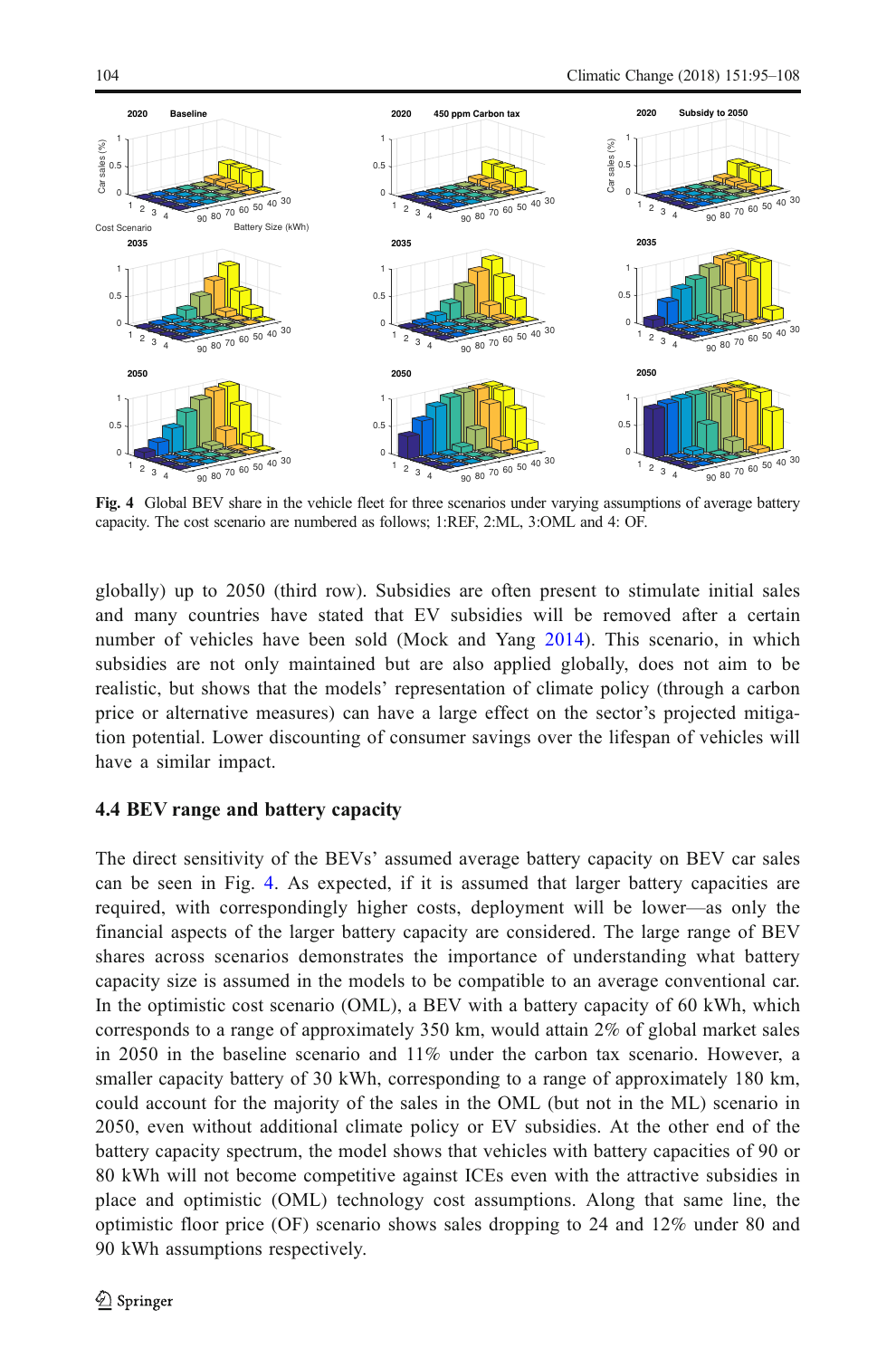#### 5 Discussion and conclusions

Transitioning from conventional ICEs to EVs could be a way to mitigate transport GHG emissions (assuming electricity is generated with low GHG emissions). IAMs are useful tools to analyse cross-sectoral relations while assessing mitigation pathways, in which the electrification of the transport sector can play an important role. A successful electric vehicle transition affects penetration rates of competing technologies such as cars on biofuels and hydrogen, and possibly the emission reduction potential of the transport sector. Other sectors represented within the IAM context, such as the electricity sector and the land use sector, can also be affected by the projected changes. EVs are currently more expensive than conventional vehicles, mainly because of the costs of the battery. This study shows that if the recent rapid fall in battery costs continues, this could accelerate the projected transition to EVs in the future. For long-term projections such as performed by IAMs, however, understanding the battery floor cost is even more important.

There are important scenario assumptions that influence these findings. The assumed average battery capacity needed to compete with a conventional ICE is a key uncertainty. Current (2017) sales show a large variation in average battery capacity, and the outlook is highly uncertain. The added benefits of increased vehicle range are currently resulting in the deployment of larger-capacity battery EVs. However, this might change if charging speeds would increase. It could be assumed that all regions will follow the US trend and Tesla's product line and transition to BEVs with larger-capacity batteries. Alternatively, and consistent with ongoing urbanization, the demand could increase for the smaller BEVs that have gained a foothold in China and Japan. Finally, recent analysis by IEA using the ANL BatPac model (IEA [2018\)](#page-12-0) indicates a rather strong effect of lower battery pack cost as a function of pack size which has not been taken into account in our analysis. If such a relationship holds also in the future, this favours larger battery packs. From our battery capacity sensitivity analysis, it can be concluded that the projected BEV share is very sensitive to these future developments.

Consumer perception towards EV plays a major role in adoption of EVs (Rezvani et al. [2015](#page-12-0)). The consumer's attraction to a car, quantified by discrete choice studies as willingness to pay for longer-range vehicles, is not taken into account in our model, nor is the effect of the battery capacity assumption on car weight, technology learning, or vehicle use (e.g., urban or rural environment). Hidrue et al. [\(2011\)](#page-12-0) show that the median willingness to pay for a BEV with a range of 300 miles, 1-h charging time, and 20% faster acceleration is 9625 US\$, while for a 100-mile BEV with less attractive characteristics it would be − 5606 US\$. Compared to a conventional car, certain BEV configurations can thus be seen as advantageous and others as disadvantageous. Clearly, taking the above preferences into account would change our scenario results significantly. Similarly, factors such as the level of access to charging infrastructure (Lin [2014](#page-12-0)) and two car households, which reduce desired range (Jakobsson et al. [2016\)](#page-12-0), as well as charging time (Egbue and Long [2012\)](#page-12-0), which are important barriers to diffusion of electric vehicles (Biresselioglu et al. [2018\)](#page-11-0), are not taken in to account. Finally, the development of additional aspects of total cost of ownership such as maintenance, depreciation, and repairs is still uncertain for BEVs compared to conventional vehicles (Breetz and Salon [2018](#page-12-0)). Still, our scenarios show that in a simplified model that assumes one consumer market, and in which decisions are based on costs, average battery capacity is a key assumption.

Willingness to pay varies per person (Hidrue et al. [2011](#page-12-0)). In global models, such as IMAGE, it can be too constraining to consider different consumer preferences, as these differ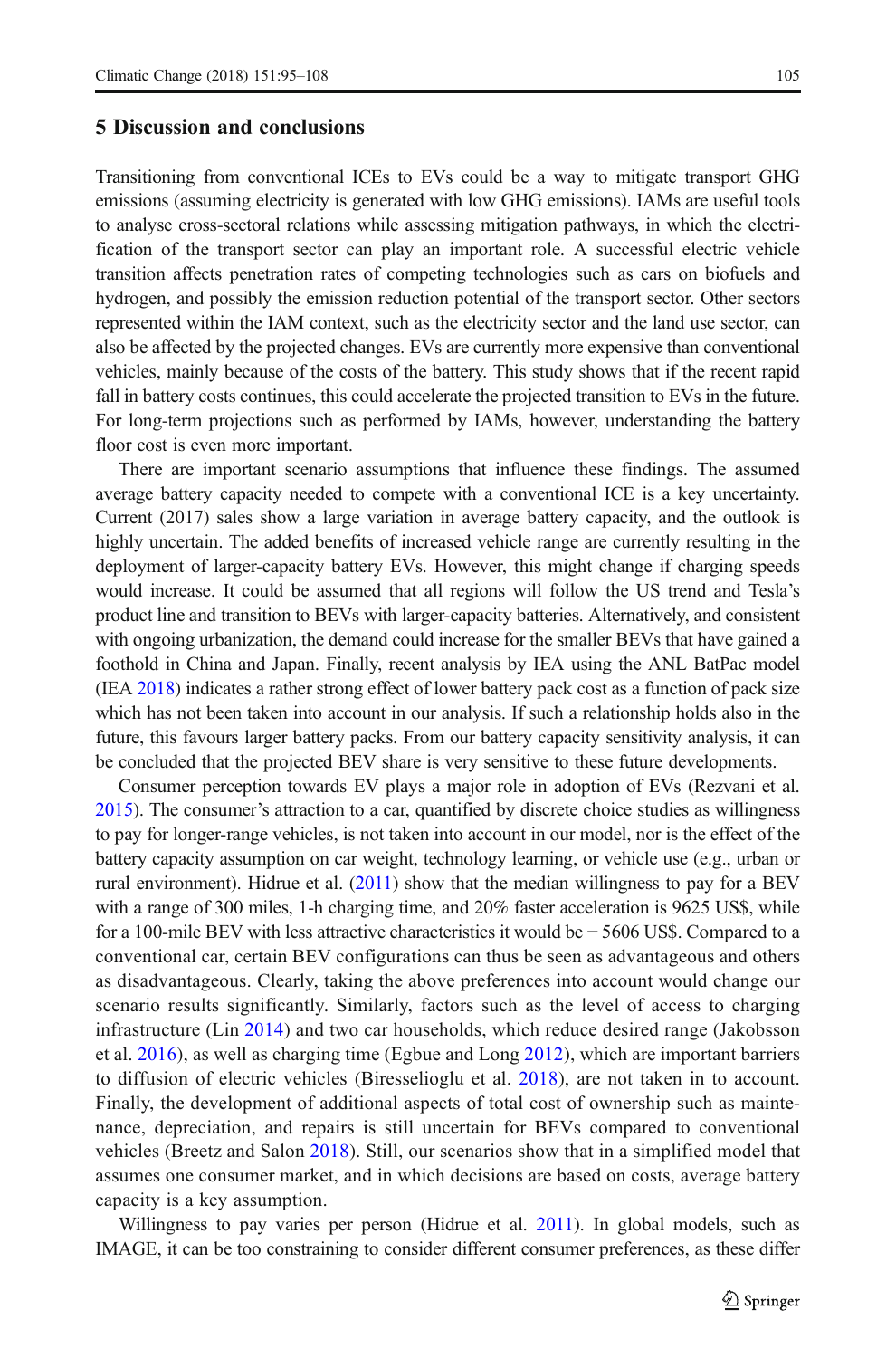<span id="page-11-0"></span>over time and place; limited data is available and this would make the model considerably more complex. Therefore, generally simple relationships are used in the model based on aggregated trends and assuming average technology characteristics and consumer behaviour. In IMAGE, for example market heterogeneity is represented by the more stylized multinomial logit equation. However, in a technology transition, heterogeneous consumer preferences can also play an important role. Morton et al. [\(2017\)](#page-12-0), for example, identify specific clusters in the UK which are unlikely to enter the EV market in the short term. The relationships between market deployment and willingness to pay can be dynamic (for example, through social influence), and so can those between market deployment and technology cost (through learning effects). Early adopters and thus also heterogeneity in preferences can trigger a transition; ideally, these dynamics should be accounted for, even in models with global scope.

The discount rate is important in the decision to buy a car. A large advantage of the EV is that the energy costs per km are much lower, but future savings are less valued than up-front capital costs by consumers with high discount rates. The literature suggests that consumers expect a short payback time on vehicle purchase, which affects the effectiveness of the current representation of climate policy (a global carbon price) in the model. Under these discount rate assumptions, as long as the extra cost of EVs is higher than that of conventional cars, the carbon price will have a limited effect. Continuing current EV subsidies and applying them globally would be more effective to mitigate transport emissions. Other sector-specific policy measures, such as emissions standards (the current EU target is to achieve a fleet average for all new cars of 95 g of  $CO<sub>2</sub>$  per vehicle km), could also be more effective and could push car manufacturers to invest in and subsequently subsidize low-emission vehicles.

While this study focuses on battery electric vehicle costs, fast-declining costs have occurred for other technologies (such as solar panels) as well. Ideally, a modeller would like to base their projected technology development on estimates reported by the literature to ensure transparency on the methods and sources. However, in a fast developing market, the time lag between new observations, peer reviewed publication, and model implementation could systematically lead to falling behind. Even within the timespan of writing and publishing this paper the battery cost projections have been further reduced, and prompted the adoption of a newly developed OF scenario to illustrate this progress.

In conclusion, the fall of battery costs for EV applications has sparked the initial sales of PHEVs and EVs, with three million electric cars on the road worldwide in 2017, bringing a transition to EVs closer to reality. If battery costs continue to drop, as several electric car manufacturers have suggested can occur already in the near term, this trend is projected to continue. However, in the long-term, the model projections show that the feasibility of a full transition to meet stringent climate targets depends strongly on the lower limit of battery cost and battery capacity development.

Funding information The research leading to these results received funding from the European Union's Seventh Framework Programme FP7/2007-2013, under grant agreements 308329 (ADVANCE) and 603942 (PATHWAYS).

## References

- Berckmans G, Messagie M, Smekens J, Omar N, Vanhaverbeke L, Van Mierlo J (2017) Cost projection of state of the art lithium-ion batteries for electric vehicles up to 2030. Energies 10:1314
- Biresselioglu ME, Kaplan MD, Yilmaz BK (2018) Electric mobility in Europe: a comprehensive review of motivators and barriers in decision making processes. Transp Res A 109:1–13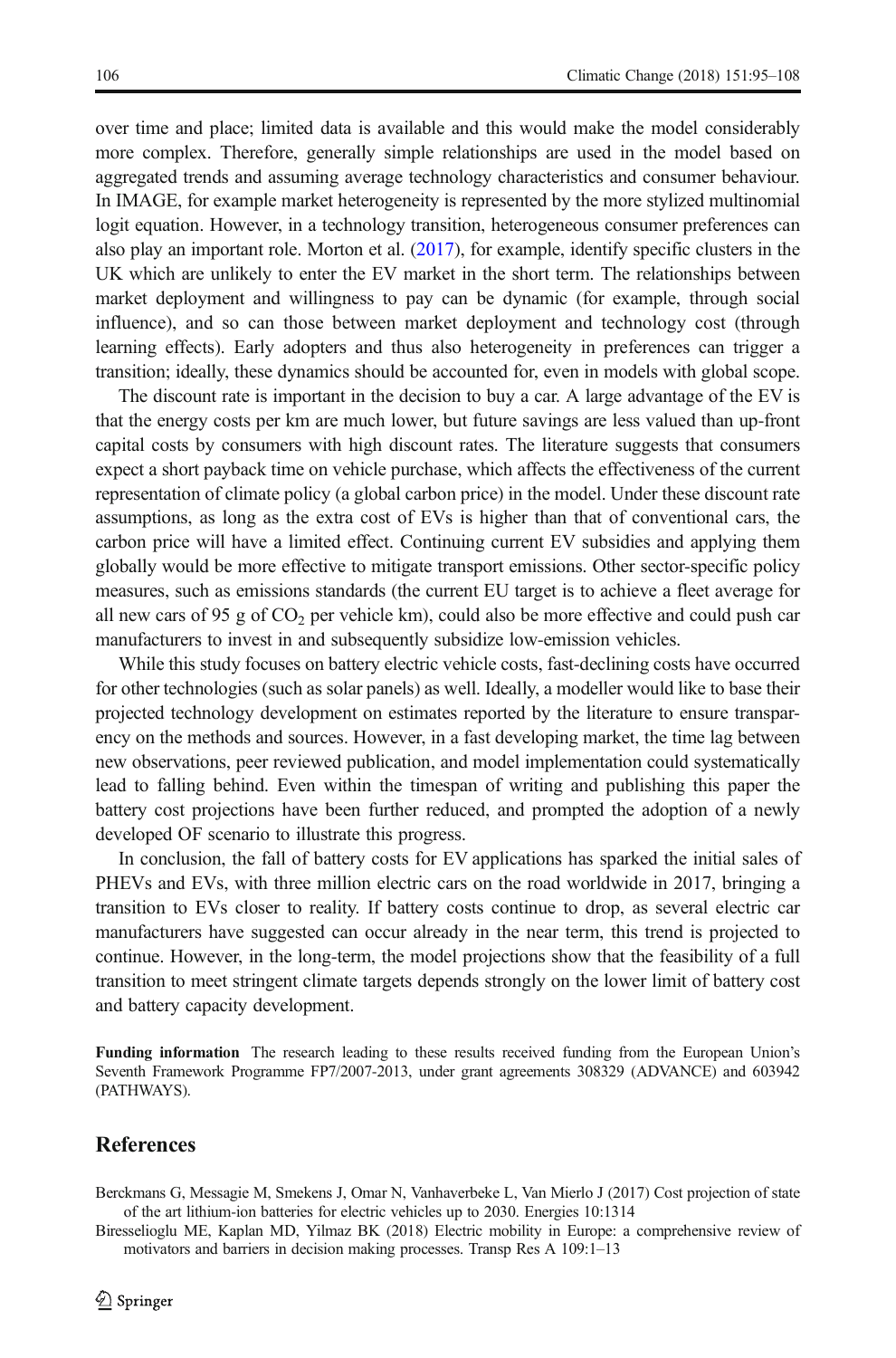- <span id="page-12-0"></span>Breetz HL, Salon D (2018) Do electric vehicles need subsidies? Ownership costs for conventional, hybrid, and electric vehicles in 14 US cities. Energy Policy 120:238–249
- Edelenbosch O.Y. et al (2016) Decomposing passenger transport futures: comparing results of global integrated assessment models. Transp Res D 55:281–293
- Egbue O, Long S (2012) Barriers to widespread adoption of electric vehicles: an analysis of consumer attitudes and perceptions. Energy Policy 48:717–729
- Ellingsen LAW, Singh B, Strømman AH (2016) The size and range effect: lifecycle greenhouse gas emissions of electric vehicles. Environ Res Lett 11(5):054010
- EVObsession (2015) \$145 kWh battery cell costs at Chevy Bolt launch, GM says. Accessed 28-1-2017

EV-volumes (2018) The electric vehicle world sales database. Accessed 20-feb-2017 2018

- Faguy (2015) Overview of the DOE Advanced Battery R&D Program. Accessed 28-1-2017 2017
- GEA (2012) Global energy assessment—toward a sustainable future. Chapter 9—energy end-use: transport. In Global energy assessment—toward a sustainable future pp. 575–648. Cambridge University Press, Cambridge, UK and New York, NY, USA and the International Institute for Applied Systems Analysis, Laxenburg, Austria
- Girod B, van Vuuren DP, Deetman S (2012) Global travel within the 2 C climate target. Energy Policy 45:152– 166
- Grahn M, Brynolf S, Hansson J, Taljegård M (2016) The cost-effectiveness of electrofuels in comparison to other alternative fuels for transport in a low carbon future. In: Conference proceedings. EUBCE, Amsterdam
- Hidrue MK, Parsons GR, Kempton W, Gardner MP (2011) Willingness to pay for electric vehicles and their attributes. Resour Energy Econ 33:686–705. <https://doi.org/10.1016/j.reseneeco.2011.02.002>
- IEA (2013) Global EV outlook: understanding the electric vehicle landscape to 2020. International Energy Agency, Paris
- IEA (2015a) EV batteries: how quickly are costs falling? International energy agency. Accessed 10-08-2016 2016
- IEA (2015b) EV outlook update 1 page. International Energy Agency, Paris
- IEA (2016) Global EV outlook 2016: beyond one million electric cars. International Energy Agency, Paris
- IEA (2018) Global EV outlook 2018: towards cross-modal electrification. International Energy Agency, Paris
- IPCC (2014a) Assessing transformation pathways. In: Climate change 2014: mitigation of climate change. Contribution of Working Group III to the Fifth Assessment Report of the Intergovernmental Panel on Climate Change Cambridge University Press, Cambridge, United Kingdom and New York, NY, USA
- IPCC (2014b) Transport. In: Climate change 2014: mitigation of climate change. Contribution of Working Group III to the Fifth Assessment Report of the Intergovernmental Panel on Climate Change Cambridge, United Kingdom and New York, NY, USA
- Jakobsson N, Gnann T, Plötz P, Sprei F, Karlsson S (2016) Are multi-car households better suited for battery electric vehicles?—Driving patterns and economics in Sweden and Germany. Transp Res C 65:1–15
- Jin L, Searle S, Lutsey N (2014) Evaluation of state-level US electric vehicle incentives The International Council on Clean Transportation
- Kittner N, Lill F, Kammen DM (2017) Energy storage deployment and innovation for the clean energy transition. Nat Energy 2:17125
- Lin Z (2014) Optimizing and diversifying electric vehicle driving range for US drivers. Transp Sci 48:635–650
- Linda Ager-Wick E, Bhawna S, Anders Hammer S (2016) The size and range effect: lifecycle greenhouse gas emissions of electric vehicles. Environ Res Lett 11:054010
- McCollum D, Krey V, Kolp P, Nagai Y, Riahi K (2014) Transport electrification: a key element for energy system transformation and climate stabilization. Clim Chang 123:651–664
- Mock P, Yang Z (2014) Driving electrification: a global comparison of fiscal incentive policy for electric vehicles The International Council on Clean Transportation (ICCT), Washington DC
- Morton C, Anable J, Nelson JD (2017) Consumer structure in the emerging market for electric vehicles: identifying market segments using cluster analysis. International Journal of Sustainable Transportation 11: 443–459
- Needell ZA, McNerney J, Chang MT, Trancik JE (2016) Potential for widespread electrification of personal vehicle travel in the United States. Nat Energy 1:16112
- Nykvist B, Nilsson M (2015) Rapidly falling costs of battery packs for electric vehicles. Nat Clim Chang 5:329– 332. <https://doi.org/10.1038/nclimate2564> http://www.nature.com/nclimate/journal/v5/n4/abs/nclimate2564. html#supplementary-information
- Rezvani Z, Jansson J, Bodin J (2015) Advances in consumer electric vehicle adoption research: a review and research agenda. Transp Res Part D: Transp Environ 34:122–136
- Sakti A, Michalek JJ, Fuchs ER, Whitacre JF (2015) A techno-economic analysis and optimization of Li-ion batteries for light-duty passenger vehicle electrification. J Power Sources 273:966–980
- Thiel C, Nijs W, Simoes S, Schmidt J, van Zyl A, Schmid E (2016) The impact of the EU car CO 2 regulation on the energy system and the role of electr-mobility to achieve transport decarbonisation. Energy Policy 96: 153–166